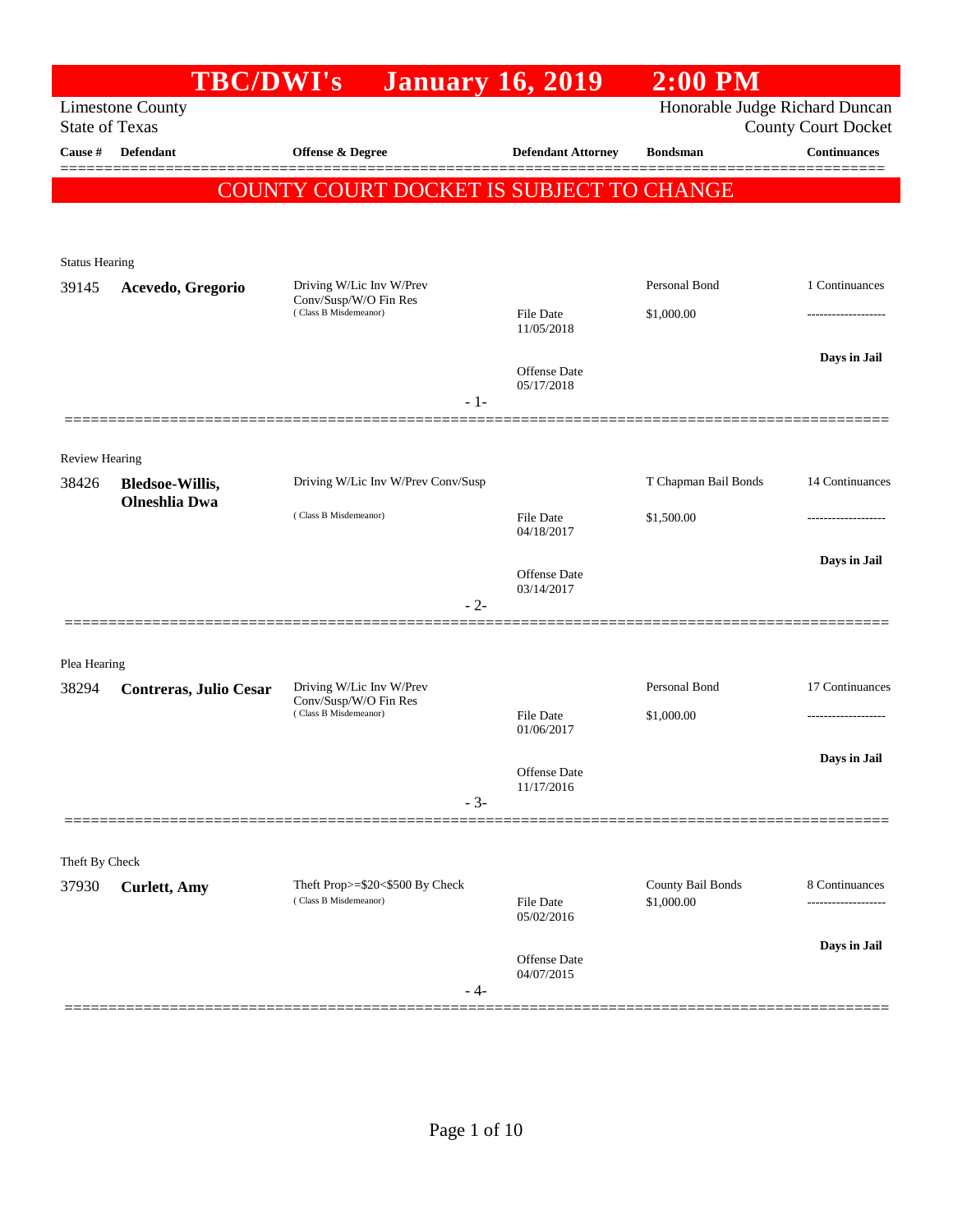|                       | <b>TBC/DWI's</b>                      |                                                          | <b>January 16, 2019</b>    | $2:00$ PM                      |                            |
|-----------------------|---------------------------------------|----------------------------------------------------------|----------------------------|--------------------------------|----------------------------|
| <b>State of Texas</b> | <b>Limestone County</b>               |                                                          |                            | Honorable Judge Richard Duncan | <b>County Court Docket</b> |
| Cause #               | Defendant                             | Offense & Degree                                         | <b>Defendant Attorney</b>  | <b>Bondsman</b>                | <b>Continuances</b>        |
|                       |                                       | COUNTY COURT DOCKET IS SUBJECT TO CHANGE                 |                            |                                |                            |
|                       |                                       |                                                          |                            |                                |                            |
|                       |                                       |                                                          |                            |                                |                            |
| <b>Review Hearing</b> |                                       |                                                          |                            |                                |                            |
| 38348                 | Dickerson, Stephanie<br><b>Denise</b> | Driving W/Lic Inv W/Prev<br>Conv/Susp/W/O Fin Res        |                            | Personal Bond                  | 14 Continuances            |
|                       |                                       | (Class B Misdemeanor)                                    | File Date<br>01/26/2017    | \$1,000.00                     | -----------------          |
|                       |                                       |                                                          |                            |                                | Days in Jail               |
|                       |                                       |                                                          | Offense Date<br>12/10/2016 |                                |                            |
|                       |                                       | $-5-$                                                    |                            |                                |                            |
|                       |                                       |                                                          |                            |                                |                            |
| <b>Review Hearing</b> |                                       |                                                          |                            |                                |                            |
| 38407                 | Dickerson, Stephanie                  | Bail Jumping And Fail To Appear                          |                            | County Bail Bonds              | 14 Continuances            |
|                       | <b>Denise</b>                         | (Class A Misdemeanor)                                    | File Date                  | \$2,000.00                     |                            |
|                       |                                       |                                                          | 03/22/2017                 |                                |                            |
|                       |                                       |                                                          | Offense Date               |                                | Days in Jail               |
|                       |                                       | $-6-$                                                    | 03/01/2017                 |                                |                            |
|                       |                                       |                                                          |                            |                                |                            |
| Theft By Check        |                                       |                                                          |                            |                                |                            |
| 36645                 | Hamm, Stephanie                       | Theft Prop>=\$20<\$500 By Check<br>(Class B Misdemeanor) | Reed, Benjie               | King Bail Bonds                | 3 Continuances             |
|                       |                                       |                                                          | File Date<br>10/28/2013    | \$1,000.00                     |                            |
|                       |                                       |                                                          |                            |                                | Days in Jail               |
|                       |                                       |                                                          | Offense Date<br>05/31/2013 |                                |                            |
|                       |                                       | $-7-$                                                    |                            |                                |                            |
|                       |                                       |                                                          |                            |                                |                            |
| Theft By Check        |                                       | Theft Prop>=\$20<\$500 By Check                          | Reed, Benjie               |                                | 3 Continuances             |
| 37918                 | Hamm, Stephanie                       | (Class B Misdemeanor)                                    | File Date                  |                                |                            |
|                       |                                       |                                                          | 05/03/2016                 |                                |                            |
|                       |                                       |                                                          | <b>Offense</b> Date        |                                | Days in Jail               |
|                       |                                       | $-8-$                                                    | 08/26/2014                 |                                |                            |
|                       |                                       |                                                          |                            |                                |                            |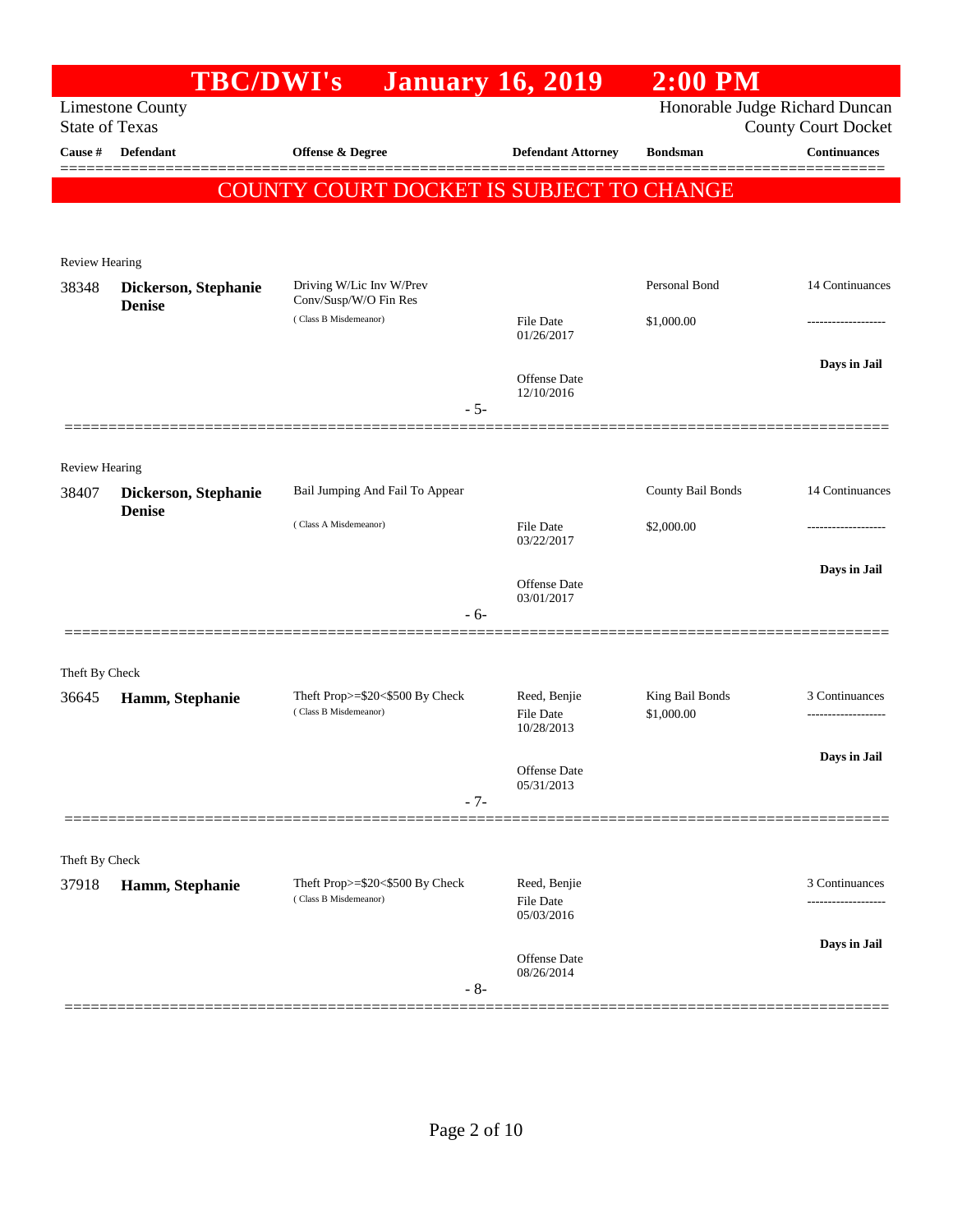|                         | <b>TBC/DWI's</b>                      | <b>January 16, 2019</b>                           |                                   | <b>2:00 PM</b>                 |                            |
|-------------------------|---------------------------------------|---------------------------------------------------|-----------------------------------|--------------------------------|----------------------------|
| <b>State of Texas</b>   | <b>Limestone County</b>               |                                                   |                                   | Honorable Judge Richard Duncan | <b>County Court Docket</b> |
| Cause #                 | <b>Defendant</b>                      | <b>Offense &amp; Degree</b>                       | <b>Defendant Attorney</b>         | <b>Bondsman</b>                | <b>Continuances</b>        |
|                         |                                       | COUNTY COURT DOCKET IS SUBJECT TO CHANGE          |                                   |                                |                            |
|                         |                                       |                                                   |                                   |                                |                            |
|                         |                                       |                                                   |                                   |                                |                            |
| Theft By Check<br>37951 |                                       | Theft Prop>=\$20<\$500 By Check                   | Reed, Benjie                      |                                | 3 Continuances             |
|                         | Hamm, Stephanie                       | (Class B Misdemeanor)                             | File Date                         |                                | ------------------         |
|                         |                                       |                                                   | 05/04/2016                        |                                | Days in Jail               |
|                         |                                       |                                                   | <b>Offense Date</b><br>07/24/2014 |                                |                            |
|                         |                                       | $-9-$                                             |                                   |                                |                            |
|                         |                                       |                                                   |                                   |                                |                            |
| <b>Status Hearing</b>   |                                       |                                                   |                                   |                                |                            |
| 39146                   | Hobbs, Jerome<br>Danyell, Jr.         | Driving W/Lic Inv W/Prev<br>Conv/Susp/W/O Fin Res |                                   | County Bail Bonds              | 1 Continuances             |
|                         |                                       | (Class B Misdemeanor)                             | <b>File Date</b><br>11/05/2018    | \$2,000.00                     |                            |
|                         |                                       |                                                   |                                   |                                | Days in Jail               |
|                         |                                       |                                                   | <b>Offense Date</b><br>10/21/2018 |                                |                            |
|                         |                                       | $-10-$                                            |                                   |                                |                            |
|                         |                                       |                                                   |                                   |                                |                            |
|                         | Hearing On Motion To Revoke Probation | Theft Prop>=\$20<\$500 By Check;                  |                                   | Personal Bond                  | 2 Continuances             |
| 34701                   | Hobbs, Kescha<br>Lauerne              | Motion To Revoke Probation                        |                                   |                                |                            |
|                         |                                       | (Class B Misdemeanor; Class B Misdemeanor)        | <b>File Date</b><br>08/26/2010    | \$1,000.00                     |                            |
|                         |                                       |                                                   |                                   |                                | Days in Jail               |
|                         |                                       |                                                   | Offense Date<br>11/18/2009;       |                                |                            |
|                         |                                       | $-11-$                                            | 06/18/2014                        |                                |                            |
|                         |                                       |                                                   |                                   |                                |                            |
| <b>Status Hearing</b>   |                                       |                                                   |                                   |                                |                            |
| 38922                   | Hutchison, Adam<br><b>Dontray</b>     | Driving W/Lic Inv W/Prev<br>Conv/Susp/W/O Fin Res | Wilson, Scott                     | County Bail Bonds              | 7 Continuances             |
|                         |                                       | (Class B Misdemeanor)                             | <b>File Date</b><br>04/30/2018    | \$2,000.00                     | ----------------           |
|                         |                                       |                                                   |                                   |                                | Days in Jail               |
|                         |                                       |                                                   | Offense Date<br>03/19/2018        |                                |                            |
|                         |                                       | $-12-$                                            |                                   |                                |                            |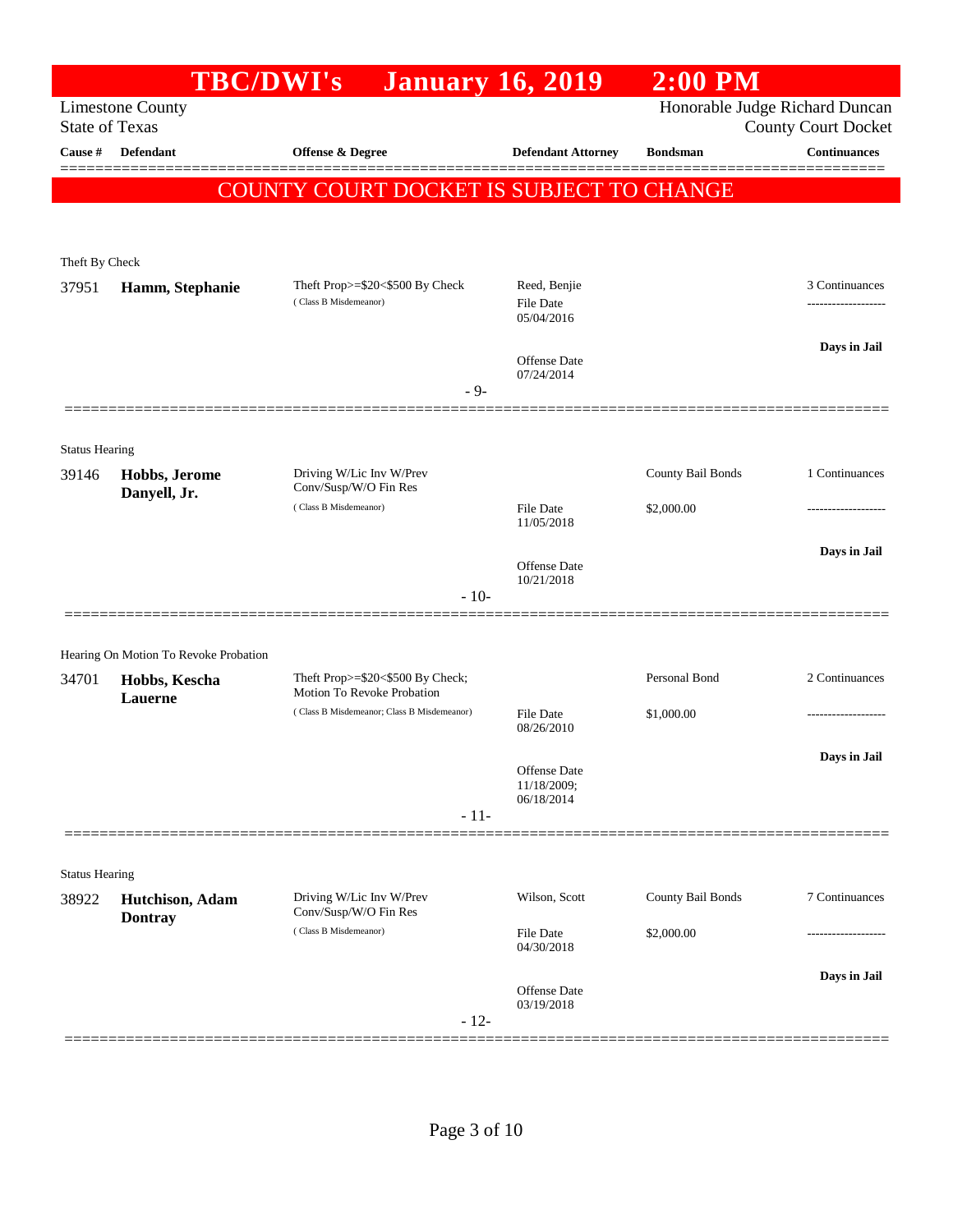| Honorable Judge Richard Duncan<br><b>Limestone County</b><br><b>State of Texas</b><br><b>County Court Docket</b><br><b>Continuances</b><br>Defendant<br>Offense & Degree<br><b>Defendant Attorney</b><br><b>Bondsman</b><br>========<br>COUNTY COURT DOCKET IS SUBJECT TO CHANGE<br><b>Status Hearing</b><br>Personal Bond<br>1 Continuances<br>Driving W/Lic Inv W/Prev<br>38847<br>Lee, Robert Edward<br>Conv/Susp/W/O Fin Res<br>(Class B Misdemeanor)<br>\$2,000.00<br><b>File Date</b><br>------------------<br>03/06/2018<br>Days in Jail<br>Offense Date<br>12/29/2017<br>$-13-$<br><b>Status Hearing</b><br>Personal Bond<br>1 Continuances<br>Poss Marij <2oz<br>38848<br>Lee, Robert Edward<br>(Class B Misdemeanor)<br><b>File Date</b><br>\$2,000.00<br>03/06/2018<br>Days in Jail<br>Offense Date<br>12/29/2017<br>$-14-$<br><b>Status Hearing</b><br>Ace Bail Bonds - Crockett<br>1 Continuances<br>Bail Jumping And Fail To Appear<br>38931<br>Lee, Robert Edward<br>(Class A Misdemeanor)<br><b>File Date</b><br>\$4,000.00<br>05/07/2018<br>Days in Jail<br>Offense Date<br>05/03/2018<br>$-15-$<br><b>Status Hearing</b><br>Bail Jumping And Fail To Appear<br>Ace Bail Bonds - Crockett<br>1 Continuances<br>Lee, Robert Edward<br>(Class A Misdemeanor)<br>\$4,000.00<br>File Date<br>------------------<br>05/07/2018<br>Days in Jail<br>Offense Date<br>05/03/2018<br>$-16-$ |         | <b>TBC/DWI's</b> | <b>January 16, 2019</b> | $2:00$ PM |  |
|----------------------------------------------------------------------------------------------------------------------------------------------------------------------------------------------------------------------------------------------------------------------------------------------------------------------------------------------------------------------------------------------------------------------------------------------------------------------------------------------------------------------------------------------------------------------------------------------------------------------------------------------------------------------------------------------------------------------------------------------------------------------------------------------------------------------------------------------------------------------------------------------------------------------------------------------------------------------------------------------------------------------------------------------------------------------------------------------------------------------------------------------------------------------------------------------------------------------------------------------------------------------------------------------------------------------------------------------------------------------------------------------------|---------|------------------|-------------------------|-----------|--|
|                                                                                                                                                                                                                                                                                                                                                                                                                                                                                                                                                                                                                                                                                                                                                                                                                                                                                                                                                                                                                                                                                                                                                                                                                                                                                                                                                                                                    |         |                  |                         |           |  |
|                                                                                                                                                                                                                                                                                                                                                                                                                                                                                                                                                                                                                                                                                                                                                                                                                                                                                                                                                                                                                                                                                                                                                                                                                                                                                                                                                                                                    | Cause # |                  |                         |           |  |
|                                                                                                                                                                                                                                                                                                                                                                                                                                                                                                                                                                                                                                                                                                                                                                                                                                                                                                                                                                                                                                                                                                                                                                                                                                                                                                                                                                                                    |         |                  |                         |           |  |
|                                                                                                                                                                                                                                                                                                                                                                                                                                                                                                                                                                                                                                                                                                                                                                                                                                                                                                                                                                                                                                                                                                                                                                                                                                                                                                                                                                                                    |         |                  |                         |           |  |
|                                                                                                                                                                                                                                                                                                                                                                                                                                                                                                                                                                                                                                                                                                                                                                                                                                                                                                                                                                                                                                                                                                                                                                                                                                                                                                                                                                                                    |         |                  |                         |           |  |
|                                                                                                                                                                                                                                                                                                                                                                                                                                                                                                                                                                                                                                                                                                                                                                                                                                                                                                                                                                                                                                                                                                                                                                                                                                                                                                                                                                                                    |         |                  |                         |           |  |
|                                                                                                                                                                                                                                                                                                                                                                                                                                                                                                                                                                                                                                                                                                                                                                                                                                                                                                                                                                                                                                                                                                                                                                                                                                                                                                                                                                                                    |         |                  |                         |           |  |
|                                                                                                                                                                                                                                                                                                                                                                                                                                                                                                                                                                                                                                                                                                                                                                                                                                                                                                                                                                                                                                                                                                                                                                                                                                                                                                                                                                                                    |         |                  |                         |           |  |
|                                                                                                                                                                                                                                                                                                                                                                                                                                                                                                                                                                                                                                                                                                                                                                                                                                                                                                                                                                                                                                                                                                                                                                                                                                                                                                                                                                                                    |         |                  |                         |           |  |
|                                                                                                                                                                                                                                                                                                                                                                                                                                                                                                                                                                                                                                                                                                                                                                                                                                                                                                                                                                                                                                                                                                                                                                                                                                                                                                                                                                                                    |         |                  |                         |           |  |
|                                                                                                                                                                                                                                                                                                                                                                                                                                                                                                                                                                                                                                                                                                                                                                                                                                                                                                                                                                                                                                                                                                                                                                                                                                                                                                                                                                                                    |         |                  |                         |           |  |
|                                                                                                                                                                                                                                                                                                                                                                                                                                                                                                                                                                                                                                                                                                                                                                                                                                                                                                                                                                                                                                                                                                                                                                                                                                                                                                                                                                                                    |         |                  |                         |           |  |
|                                                                                                                                                                                                                                                                                                                                                                                                                                                                                                                                                                                                                                                                                                                                                                                                                                                                                                                                                                                                                                                                                                                                                                                                                                                                                                                                                                                                    |         |                  |                         |           |  |
|                                                                                                                                                                                                                                                                                                                                                                                                                                                                                                                                                                                                                                                                                                                                                                                                                                                                                                                                                                                                                                                                                                                                                                                                                                                                                                                                                                                                    |         |                  |                         |           |  |
|                                                                                                                                                                                                                                                                                                                                                                                                                                                                                                                                                                                                                                                                                                                                                                                                                                                                                                                                                                                                                                                                                                                                                                                                                                                                                                                                                                                                    |         |                  |                         |           |  |
|                                                                                                                                                                                                                                                                                                                                                                                                                                                                                                                                                                                                                                                                                                                                                                                                                                                                                                                                                                                                                                                                                                                                                                                                                                                                                                                                                                                                    |         |                  |                         |           |  |
|                                                                                                                                                                                                                                                                                                                                                                                                                                                                                                                                                                                                                                                                                                                                                                                                                                                                                                                                                                                                                                                                                                                                                                                                                                                                                                                                                                                                    |         |                  |                         |           |  |
|                                                                                                                                                                                                                                                                                                                                                                                                                                                                                                                                                                                                                                                                                                                                                                                                                                                                                                                                                                                                                                                                                                                                                                                                                                                                                                                                                                                                    |         |                  |                         |           |  |
|                                                                                                                                                                                                                                                                                                                                                                                                                                                                                                                                                                                                                                                                                                                                                                                                                                                                                                                                                                                                                                                                                                                                                                                                                                                                                                                                                                                                    |         |                  |                         |           |  |
|                                                                                                                                                                                                                                                                                                                                                                                                                                                                                                                                                                                                                                                                                                                                                                                                                                                                                                                                                                                                                                                                                                                                                                                                                                                                                                                                                                                                    |         |                  |                         |           |  |
|                                                                                                                                                                                                                                                                                                                                                                                                                                                                                                                                                                                                                                                                                                                                                                                                                                                                                                                                                                                                                                                                                                                                                                                                                                                                                                                                                                                                    |         |                  |                         |           |  |
|                                                                                                                                                                                                                                                                                                                                                                                                                                                                                                                                                                                                                                                                                                                                                                                                                                                                                                                                                                                                                                                                                                                                                                                                                                                                                                                                                                                                    |         |                  |                         |           |  |
|                                                                                                                                                                                                                                                                                                                                                                                                                                                                                                                                                                                                                                                                                                                                                                                                                                                                                                                                                                                                                                                                                                                                                                                                                                                                                                                                                                                                    |         |                  |                         |           |  |
|                                                                                                                                                                                                                                                                                                                                                                                                                                                                                                                                                                                                                                                                                                                                                                                                                                                                                                                                                                                                                                                                                                                                                                                                                                                                                                                                                                                                    |         |                  |                         |           |  |
|                                                                                                                                                                                                                                                                                                                                                                                                                                                                                                                                                                                                                                                                                                                                                                                                                                                                                                                                                                                                                                                                                                                                                                                                                                                                                                                                                                                                    |         |                  |                         |           |  |
|                                                                                                                                                                                                                                                                                                                                                                                                                                                                                                                                                                                                                                                                                                                                                                                                                                                                                                                                                                                                                                                                                                                                                                                                                                                                                                                                                                                                    |         |                  |                         |           |  |
|                                                                                                                                                                                                                                                                                                                                                                                                                                                                                                                                                                                                                                                                                                                                                                                                                                                                                                                                                                                                                                                                                                                                                                                                                                                                                                                                                                                                    | 38932   |                  |                         |           |  |
|                                                                                                                                                                                                                                                                                                                                                                                                                                                                                                                                                                                                                                                                                                                                                                                                                                                                                                                                                                                                                                                                                                                                                                                                                                                                                                                                                                                                    |         |                  |                         |           |  |
|                                                                                                                                                                                                                                                                                                                                                                                                                                                                                                                                                                                                                                                                                                                                                                                                                                                                                                                                                                                                                                                                                                                                                                                                                                                                                                                                                                                                    |         |                  |                         |           |  |
|                                                                                                                                                                                                                                                                                                                                                                                                                                                                                                                                                                                                                                                                                                                                                                                                                                                                                                                                                                                                                                                                                                                                                                                                                                                                                                                                                                                                    |         |                  |                         |           |  |
|                                                                                                                                                                                                                                                                                                                                                                                                                                                                                                                                                                                                                                                                                                                                                                                                                                                                                                                                                                                                                                                                                                                                                                                                                                                                                                                                                                                                    |         |                  |                         |           |  |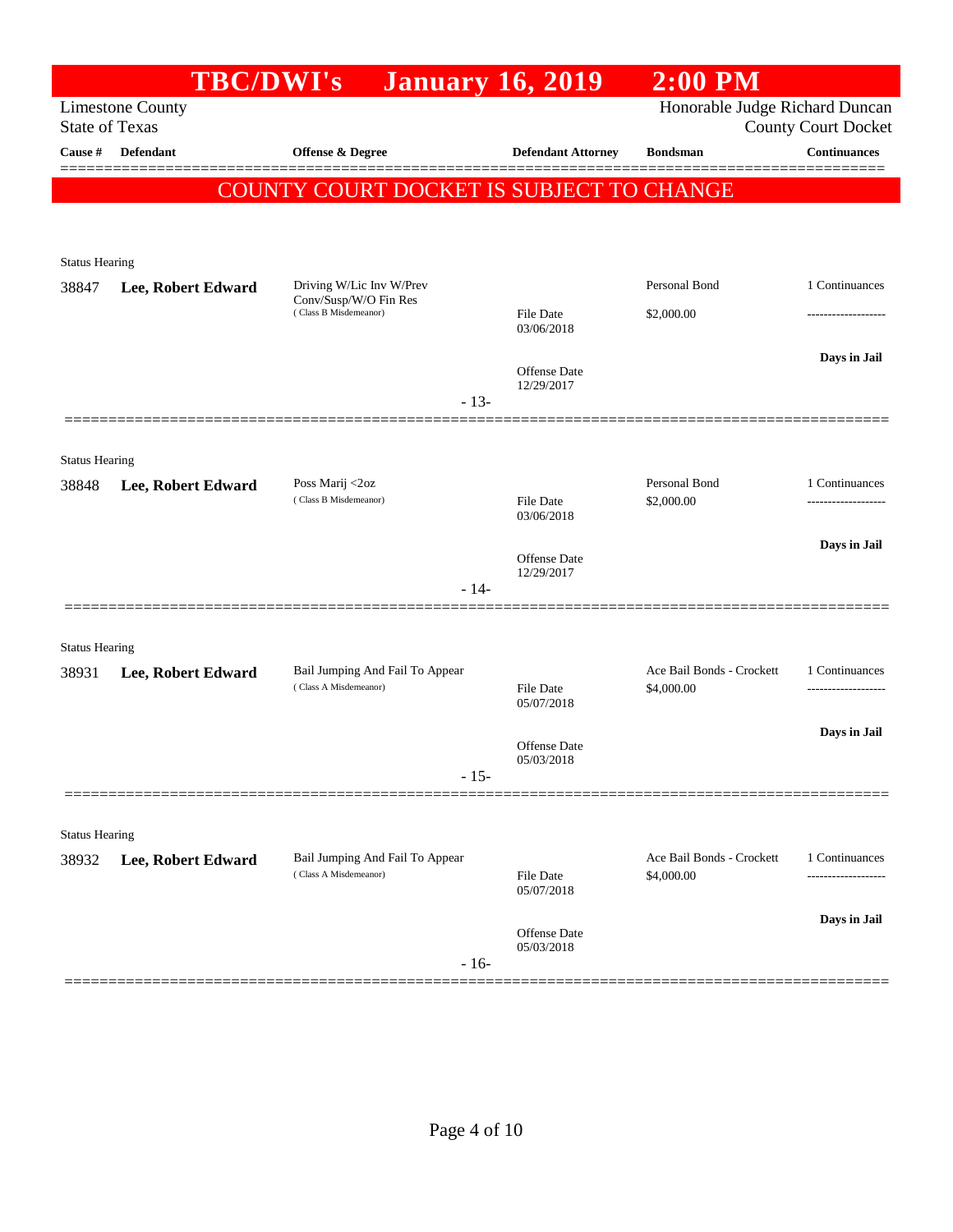| Honorable Judge Richard Duncan<br><b>Limestone County</b><br><b>State of Texas</b><br><b>County Court Docket</b><br><b>Continuances</b><br>Cause #<br>Defendant<br>Offense & Degree<br><b>Defendant Attorney</b><br><b>Bondsman</b><br>COUNTY COURT DOCKET IS SUBJECT TO CHANGE<br><b>Status Hearing</b><br>Personal Bond<br>1 Continuances<br>Driving W/Lic Inv W/Prev<br>39142<br>Lusk, Ronesia<br>Conv/Susp/W/O Fin Res<br>(Class B Misdemeanor)<br>File Date<br>\$2,000.00<br>11/05/2018<br>Days in Jail<br>Offense Date<br>09/06/2018<br>$-17-$<br>Theft By Check<br>County Bail Bonds<br>Theft Prop>=\$500<\$1,500<br>7 Continuances<br>Lynch, Clayton<br>(Class A Misdemeanor)<br>\$1,000.00<br>File Date<br>.<br>10/16/2015<br>Days in Jail<br><b>Offense</b> Date<br>01/22/2015<br>$-18-$<br><b>Status Hearing</b><br>County Bail Bonds<br>1 Continuances<br>Poss Marij <2oz<br>Reed, Justin<br>39129<br><b>Mathison, Michelle</b><br>Lea<br>(Class B Misdemeanor)<br>\$2,000.00<br>File Date<br>10/24/2018<br>Days in Jail<br>Offense Date<br>08/31/2018<br>$-19-$<br><b>Status Hearing</b><br>Driving W/Lic Inv W/Prev<br>County Bail Bonds<br>1 Continuances<br>Reed, Justin<br><b>Mathison, Michelle</b><br>Conv/Susp/W/O Fin Res<br>Lea<br>(Class B Misdemeanor)<br>File Date<br>\$2,000.00<br>10/24/2018<br>Days in Jail<br>Offense Date<br>08/31/2018<br>$-20-$ |       | <b>TBC/DWI's</b> | <b>January 16, 2019</b> | $2:00$ PM |  |
|---------------------------------------------------------------------------------------------------------------------------------------------------------------------------------------------------------------------------------------------------------------------------------------------------------------------------------------------------------------------------------------------------------------------------------------------------------------------------------------------------------------------------------------------------------------------------------------------------------------------------------------------------------------------------------------------------------------------------------------------------------------------------------------------------------------------------------------------------------------------------------------------------------------------------------------------------------------------------------------------------------------------------------------------------------------------------------------------------------------------------------------------------------------------------------------------------------------------------------------------------------------------------------------------------------------------------------------------------------------------------------|-------|------------------|-------------------------|-----------|--|
|                                                                                                                                                                                                                                                                                                                                                                                                                                                                                                                                                                                                                                                                                                                                                                                                                                                                                                                                                                                                                                                                                                                                                                                                                                                                                                                                                                                 |       |                  |                         |           |  |
|                                                                                                                                                                                                                                                                                                                                                                                                                                                                                                                                                                                                                                                                                                                                                                                                                                                                                                                                                                                                                                                                                                                                                                                                                                                                                                                                                                                 |       |                  |                         |           |  |
|                                                                                                                                                                                                                                                                                                                                                                                                                                                                                                                                                                                                                                                                                                                                                                                                                                                                                                                                                                                                                                                                                                                                                                                                                                                                                                                                                                                 |       |                  |                         |           |  |
|                                                                                                                                                                                                                                                                                                                                                                                                                                                                                                                                                                                                                                                                                                                                                                                                                                                                                                                                                                                                                                                                                                                                                                                                                                                                                                                                                                                 |       |                  |                         |           |  |
|                                                                                                                                                                                                                                                                                                                                                                                                                                                                                                                                                                                                                                                                                                                                                                                                                                                                                                                                                                                                                                                                                                                                                                                                                                                                                                                                                                                 |       |                  |                         |           |  |
|                                                                                                                                                                                                                                                                                                                                                                                                                                                                                                                                                                                                                                                                                                                                                                                                                                                                                                                                                                                                                                                                                                                                                                                                                                                                                                                                                                                 |       |                  |                         |           |  |
|                                                                                                                                                                                                                                                                                                                                                                                                                                                                                                                                                                                                                                                                                                                                                                                                                                                                                                                                                                                                                                                                                                                                                                                                                                                                                                                                                                                 |       |                  |                         |           |  |
|                                                                                                                                                                                                                                                                                                                                                                                                                                                                                                                                                                                                                                                                                                                                                                                                                                                                                                                                                                                                                                                                                                                                                                                                                                                                                                                                                                                 |       |                  |                         |           |  |
|                                                                                                                                                                                                                                                                                                                                                                                                                                                                                                                                                                                                                                                                                                                                                                                                                                                                                                                                                                                                                                                                                                                                                                                                                                                                                                                                                                                 |       |                  |                         |           |  |
|                                                                                                                                                                                                                                                                                                                                                                                                                                                                                                                                                                                                                                                                                                                                                                                                                                                                                                                                                                                                                                                                                                                                                                                                                                                                                                                                                                                 |       |                  |                         |           |  |
|                                                                                                                                                                                                                                                                                                                                                                                                                                                                                                                                                                                                                                                                                                                                                                                                                                                                                                                                                                                                                                                                                                                                                                                                                                                                                                                                                                                 |       |                  |                         |           |  |
|                                                                                                                                                                                                                                                                                                                                                                                                                                                                                                                                                                                                                                                                                                                                                                                                                                                                                                                                                                                                                                                                                                                                                                                                                                                                                                                                                                                 |       |                  |                         |           |  |
|                                                                                                                                                                                                                                                                                                                                                                                                                                                                                                                                                                                                                                                                                                                                                                                                                                                                                                                                                                                                                                                                                                                                                                                                                                                                                                                                                                                 |       |                  |                         |           |  |
|                                                                                                                                                                                                                                                                                                                                                                                                                                                                                                                                                                                                                                                                                                                                                                                                                                                                                                                                                                                                                                                                                                                                                                                                                                                                                                                                                                                 |       |                  |                         |           |  |
|                                                                                                                                                                                                                                                                                                                                                                                                                                                                                                                                                                                                                                                                                                                                                                                                                                                                                                                                                                                                                                                                                                                                                                                                                                                                                                                                                                                 | 37680 |                  |                         |           |  |
|                                                                                                                                                                                                                                                                                                                                                                                                                                                                                                                                                                                                                                                                                                                                                                                                                                                                                                                                                                                                                                                                                                                                                                                                                                                                                                                                                                                 |       |                  |                         |           |  |
|                                                                                                                                                                                                                                                                                                                                                                                                                                                                                                                                                                                                                                                                                                                                                                                                                                                                                                                                                                                                                                                                                                                                                                                                                                                                                                                                                                                 |       |                  |                         |           |  |
|                                                                                                                                                                                                                                                                                                                                                                                                                                                                                                                                                                                                                                                                                                                                                                                                                                                                                                                                                                                                                                                                                                                                                                                                                                                                                                                                                                                 |       |                  |                         |           |  |
|                                                                                                                                                                                                                                                                                                                                                                                                                                                                                                                                                                                                                                                                                                                                                                                                                                                                                                                                                                                                                                                                                                                                                                                                                                                                                                                                                                                 |       |                  |                         |           |  |
|                                                                                                                                                                                                                                                                                                                                                                                                                                                                                                                                                                                                                                                                                                                                                                                                                                                                                                                                                                                                                                                                                                                                                                                                                                                                                                                                                                                 |       |                  |                         |           |  |
|                                                                                                                                                                                                                                                                                                                                                                                                                                                                                                                                                                                                                                                                                                                                                                                                                                                                                                                                                                                                                                                                                                                                                                                                                                                                                                                                                                                 |       |                  |                         |           |  |
|                                                                                                                                                                                                                                                                                                                                                                                                                                                                                                                                                                                                                                                                                                                                                                                                                                                                                                                                                                                                                                                                                                                                                                                                                                                                                                                                                                                 |       |                  |                         |           |  |
|                                                                                                                                                                                                                                                                                                                                                                                                                                                                                                                                                                                                                                                                                                                                                                                                                                                                                                                                                                                                                                                                                                                                                                                                                                                                                                                                                                                 |       |                  |                         |           |  |
|                                                                                                                                                                                                                                                                                                                                                                                                                                                                                                                                                                                                                                                                                                                                                                                                                                                                                                                                                                                                                                                                                                                                                                                                                                                                                                                                                                                 |       |                  |                         |           |  |
|                                                                                                                                                                                                                                                                                                                                                                                                                                                                                                                                                                                                                                                                                                                                                                                                                                                                                                                                                                                                                                                                                                                                                                                                                                                                                                                                                                                 |       |                  |                         |           |  |
|                                                                                                                                                                                                                                                                                                                                                                                                                                                                                                                                                                                                                                                                                                                                                                                                                                                                                                                                                                                                                                                                                                                                                                                                                                                                                                                                                                                 |       |                  |                         |           |  |
|                                                                                                                                                                                                                                                                                                                                                                                                                                                                                                                                                                                                                                                                                                                                                                                                                                                                                                                                                                                                                                                                                                                                                                                                                                                                                                                                                                                 |       |                  |                         |           |  |
|                                                                                                                                                                                                                                                                                                                                                                                                                                                                                                                                                                                                                                                                                                                                                                                                                                                                                                                                                                                                                                                                                                                                                                                                                                                                                                                                                                                 |       |                  |                         |           |  |
|                                                                                                                                                                                                                                                                                                                                                                                                                                                                                                                                                                                                                                                                                                                                                                                                                                                                                                                                                                                                                                                                                                                                                                                                                                                                                                                                                                                 |       |                  |                         |           |  |
|                                                                                                                                                                                                                                                                                                                                                                                                                                                                                                                                                                                                                                                                                                                                                                                                                                                                                                                                                                                                                                                                                                                                                                                                                                                                                                                                                                                 | 39133 |                  |                         |           |  |
|                                                                                                                                                                                                                                                                                                                                                                                                                                                                                                                                                                                                                                                                                                                                                                                                                                                                                                                                                                                                                                                                                                                                                                                                                                                                                                                                                                                 |       |                  |                         |           |  |
|                                                                                                                                                                                                                                                                                                                                                                                                                                                                                                                                                                                                                                                                                                                                                                                                                                                                                                                                                                                                                                                                                                                                                                                                                                                                                                                                                                                 |       |                  |                         |           |  |
|                                                                                                                                                                                                                                                                                                                                                                                                                                                                                                                                                                                                                                                                                                                                                                                                                                                                                                                                                                                                                                                                                                                                                                                                                                                                                                                                                                                 |       |                  |                         |           |  |
|                                                                                                                                                                                                                                                                                                                                                                                                                                                                                                                                                                                                                                                                                                                                                                                                                                                                                                                                                                                                                                                                                                                                                                                                                                                                                                                                                                                 |       |                  |                         |           |  |
|                                                                                                                                                                                                                                                                                                                                                                                                                                                                                                                                                                                                                                                                                                                                                                                                                                                                                                                                                                                                                                                                                                                                                                                                                                                                                                                                                                                 |       |                  |                         |           |  |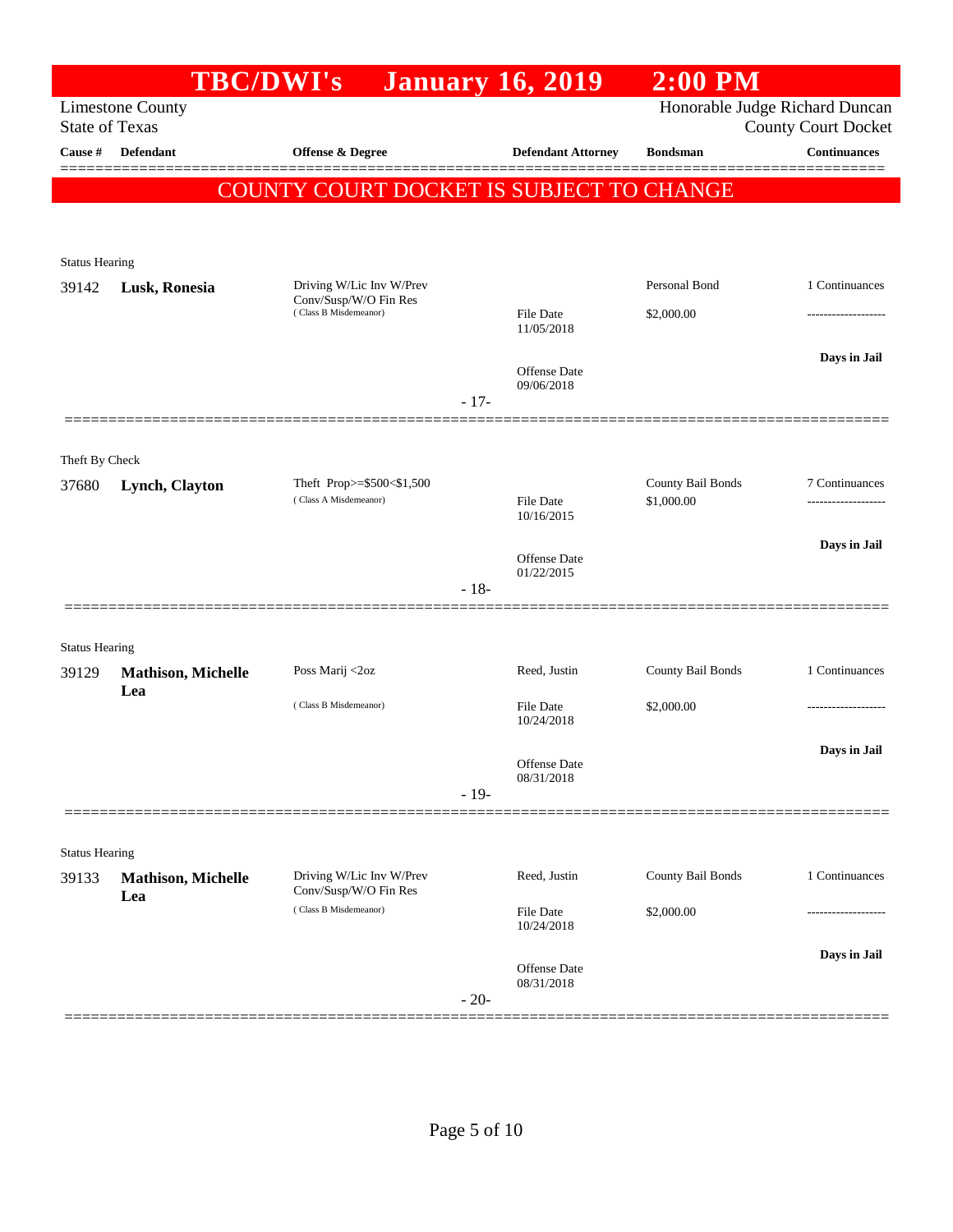|                                | <b>TBC/DWI's</b>                     |                                                                            |        | <b>January 16, 2019</b>        | $2:00$ PM         |                                                              |
|--------------------------------|--------------------------------------|----------------------------------------------------------------------------|--------|--------------------------------|-------------------|--------------------------------------------------------------|
| <b>State of Texas</b>          | <b>Limestone County</b>              |                                                                            |        |                                |                   | Honorable Judge Richard Duncan<br><b>County Court Docket</b> |
| Cause #                        | Defendant                            | Offense & Degree                                                           |        | <b>Defendant Attorney</b>      | <b>Bondsman</b>   | $\label{1.1}$ Continuances                                   |
|                                |                                      | COUNTY COURT DOCKET IS SUBJECT TO CHANGE                                   |        |                                |                   |                                                              |
| <b>Review Hearing</b>          |                                      |                                                                            |        |                                |                   |                                                              |
| 38359                          | <b>McMahon</b> , Stanley<br>Ray      | Driving W/Lic Inv W/Prev<br>Conv/Susp/W/O Fin Res                          |        |                                | Personal Bond     | 15 Continuances                                              |
|                                |                                      | (Class B Misdemeanor)                                                      |        | <b>File Date</b><br>01/26/2017 | \$1,000.00        | ---------------                                              |
|                                |                                      |                                                                            | $-21-$ | Offense Date<br>11/18/2016     |                   | Days in Jail                                                 |
|                                |                                      |                                                                            |        |                                |                   |                                                              |
| <b>Status Hearing</b><br>39064 | Norman, Christopher<br><b>Tobias</b> | Driving W/Lic Inv W/Prev<br>Conv/Susp/W/O Fin Res                          |        |                                |                   | 4 Continuances                                               |
|                                |                                      | (Class B Misdemeanor)                                                      |        | <b>File Date</b><br>08/22/2018 |                   |                                                              |
|                                |                                      |                                                                            | $-22-$ | Offense Date<br>07/18/2018     |                   | Days in Jail                                                 |
|                                |                                      |                                                                            |        |                                |                   |                                                              |
| <b>Status Hearing</b>          |                                      |                                                                            |        |                                | County Bail Bonds | 6 Continuances                                               |
| 38815                          | Perez, Jose Manuel                   | Driving W/Lic Inv W/Prev<br>Conv/Susp/W/O Fin Res<br>(Class B Misdemeanor) |        | <b>File Date</b><br>01/30/2018 | \$2,000.00        |                                                              |
|                                |                                      |                                                                            | $-23-$ | Offense Date<br>12/27/2017     |                   | Days in Jail                                                 |
|                                |                                      |                                                                            |        |                                |                   |                                                              |
| <b>Status Hearing</b><br>38993 | Perkins, Desmond<br><b>Tremayne</b>  | Driving W/Lic Inv W/Prev<br>Conv/Susp/W/O Fin Res                          |        |                                | County Bail Bonds | 4 Continuances                                               |
|                                |                                      | (Class B Misdemeanor)                                                      |        | <b>File Date</b><br>06/15/2018 | \$2,000.00        |                                                              |
|                                |                                      |                                                                            | $-24-$ | Offense Date<br>04/27/2018     |                   | Days in Jail                                                 |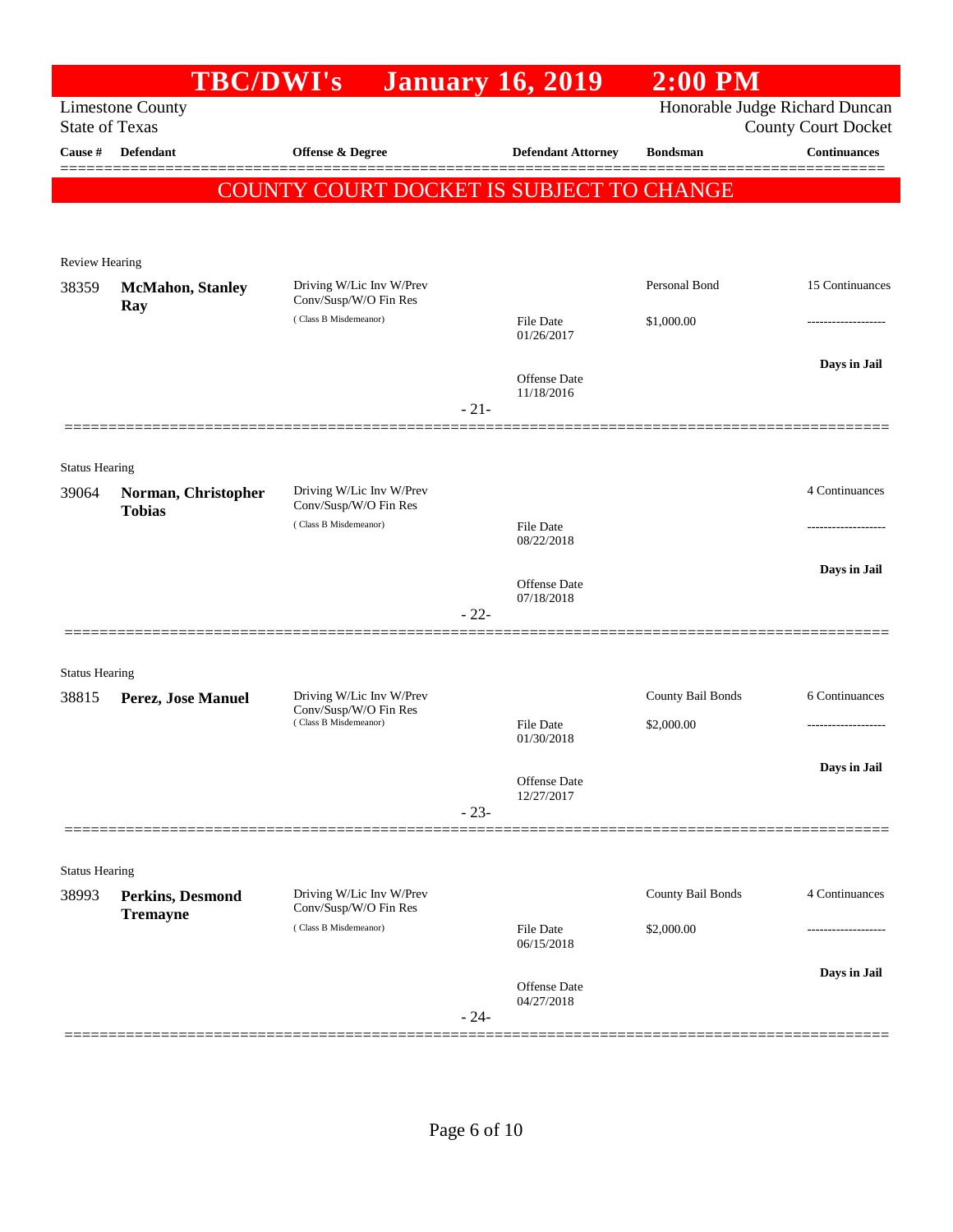|                       |                         | <b>TBC/DWI's</b>                                         | <b>January 16, 2019</b>        | $2:00$ PM                   |                                                   |
|-----------------------|-------------------------|----------------------------------------------------------|--------------------------------|-----------------------------|---------------------------------------------------|
| <b>State of Texas</b> | <b>Limestone County</b> |                                                          |                                |                             | Honorable Judge Richard Duncan                    |
| <b>Cause</b> #        | Defendant               | Offense & Degree                                         | <b>Defendant Attorney</b>      | <b>Bondsman</b>             | <b>County Court Docket</b><br><b>Continuances</b> |
|                       |                         |                                                          |                                |                             |                                                   |
|                       |                         | <b>COUNTY COURT DOCKET IS SUBJECT TO CHANGE</b>          |                                |                             |                                                   |
|                       |                         |                                                          |                                |                             |                                                   |
| <b>Review Hearing</b> |                         |                                                          |                                |                             |                                                   |
| 38171                 | Price, Crystal Javon    | Driving W/Lic Inv W/Prev<br>Conv/Susp/W/O Fin Res        |                                | Personal Bond               | 19 Continuances                                   |
|                       |                         | (Class B Misdemeanor)                                    | <b>File Date</b>               | \$2,000.00                  | ----------------                                  |
|                       |                         |                                                          | 09/15/2016                     |                             |                                                   |
|                       |                         |                                                          | Offense Date                   |                             | Days in Jail                                      |
|                       |                         | $-25-$                                                   | 01/14/2016                     |                             |                                                   |
|                       |                         |                                                          |                                |                             |                                                   |
| <b>Review Hearing</b> |                         |                                                          |                                |                             |                                                   |
| 38539                 | Price, Crystal Javon    | Driving W/Lic Inv W/Prev                                 |                                | County Bail Bonds           | 14 Continuances                                   |
|                       |                         | Conv/Susp/W/O Fin Res<br>(Class B Misdemeanor)           | <b>File Date</b>               | \$2,000.00                  |                                                   |
|                       |                         |                                                          | 06/20/2017                     |                             |                                                   |
|                       |                         |                                                          | Offense Date                   |                             | Days in Jail                                      |
|                       |                         | $-26-$                                                   | 05/12/2017                     |                             |                                                   |
|                       |                         |                                                          |                                |                             |                                                   |
| Theft By Check        |                         |                                                          |                                |                             |                                                   |
| 37978                 | Price, Twamocka         | Theft Prop>=\$20<\$500 By Check                          |                                | Personal Bond               | 29 Continuances                                   |
|                       |                         | (Class B Misdemeanor)                                    | <b>File Date</b><br>05/23/2016 | \$1,000.00                  | ----------------                                  |
|                       |                         |                                                          |                                |                             | Days in Jail                                      |
|                       |                         |                                                          | Offense Date<br>09/15/2014     |                             |                                                   |
|                       |                         | $-27-$                                                   |                                |                             |                                                   |
|                       |                         |                                                          |                                |                             |                                                   |
| Theft By Check        |                         |                                                          |                                |                             |                                                   |
| 37979                 | Price, Twamocka         | Theft Prop>=\$20<\$500 By Check<br>(Class B Misdemeanor) | File Date                      | Personal Bond<br>\$1,000.00 | 29 Continuances                                   |
|                       |                         |                                                          | 05/23/2016                     |                             |                                                   |
|                       |                         |                                                          | Offense Date                   |                             | Days in Jail                                      |
|                       |                         | $-28-$                                                   | 09/11/2014                     |                             |                                                   |
|                       |                         |                                                          |                                |                             |                                                   |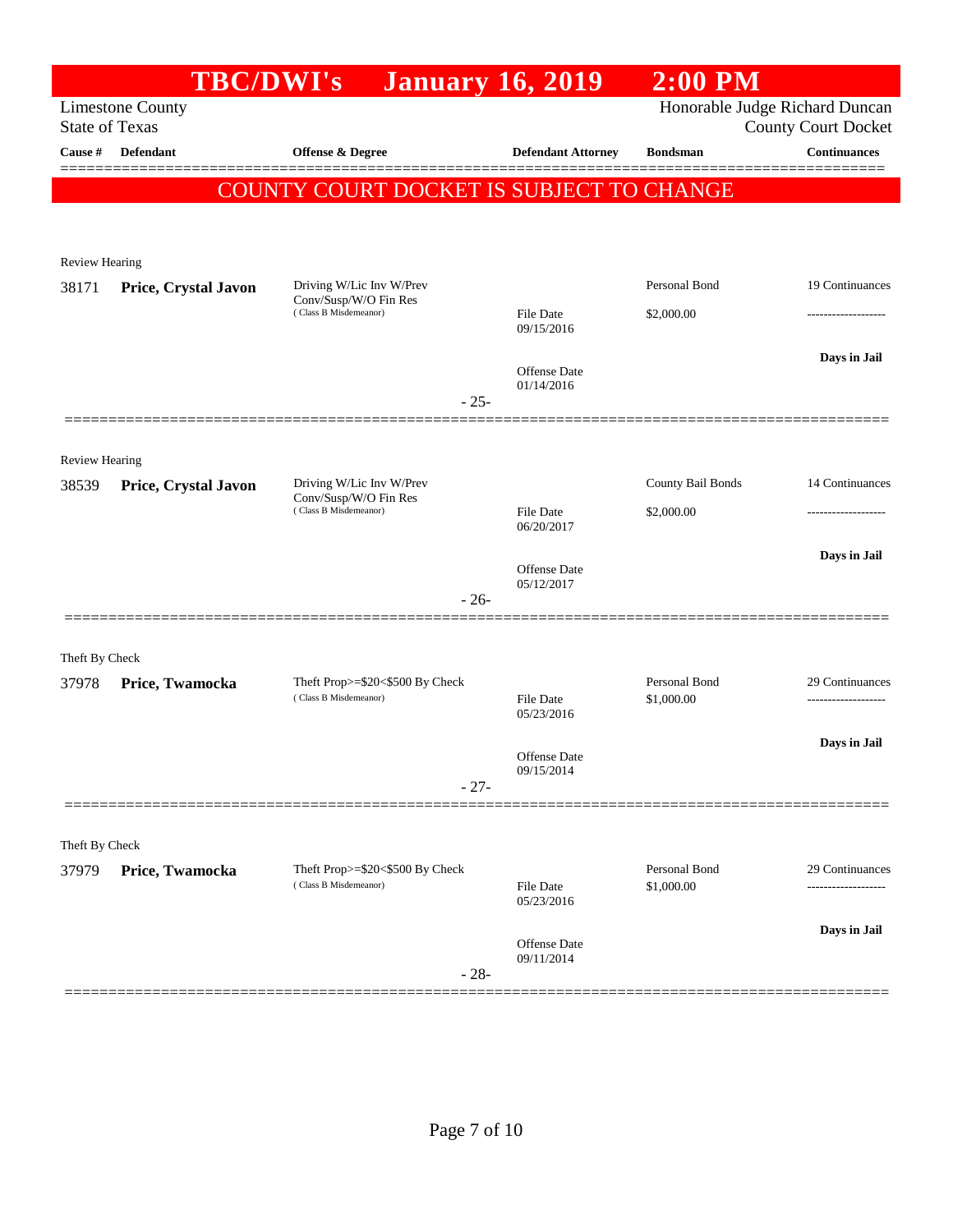|                                |                         | <b>TBC/DWI's</b>                                  | <b>January 16, 2019</b>        | $2:00$ PM         |                                                              |
|--------------------------------|-------------------------|---------------------------------------------------|--------------------------------|-------------------|--------------------------------------------------------------|
| <b>State of Texas</b>          | <b>Limestone County</b> |                                                   |                                |                   | Honorable Judge Richard Duncan<br><b>County Court Docket</b> |
| Cause #                        | <b>Defendant</b>        | <b>Offense &amp; Degree</b>                       | <b>Defendant Attorney</b>      | <b>Bondsman</b>   | <b>Continuances</b>                                          |
|                                |                         | COUNTY COURT DOCKET IS SUBJECT TO CHANGE          |                                |                   |                                                              |
|                                |                         |                                                   |                                |                   |                                                              |
|                                |                         |                                                   |                                |                   |                                                              |
| <b>Status Hearing</b>          |                         |                                                   |                                |                   |                                                              |
| 39056                          | <b>Ramirez, Rene</b>    | Driving W/Lic Inv W/Prev<br>Conv/Susp/W/O Fin Res |                                | County Bail Bonds | 3 Continuances                                               |
|                                |                         | (Class B Misdemeanor)                             | <b>File Date</b><br>08/21/2018 | \$2,000.00        |                                                              |
|                                |                         |                                                   | <b>Offense</b> Date            |                   | Days in Jail                                                 |
|                                |                         |                                                   | 07/03/2018<br>$-29-$           |                   |                                                              |
|                                |                         |                                                   |                                |                   |                                                              |
|                                |                         |                                                   |                                |                   |                                                              |
| <b>Status Hearing</b><br>38846 | <b>Ramirez, Ricky</b>   | Driving W/Lic Inv W/Prev                          |                                | County Bail Bonds | 6 Continuances                                               |
|                                |                         | Conv/Susp/W/O Fin Res<br>(Class B Misdemeanor)    | <b>File Date</b>               | \$2,000.00        | ---------------                                              |
|                                |                         |                                                   | 03/06/2018                     |                   |                                                              |
|                                |                         |                                                   | <b>Offense Date</b>            |                   | Days in Jail                                                 |
|                                |                         |                                                   | 12/31/2017                     |                   |                                                              |
|                                |                         |                                                   | $-30-$                         |                   |                                                              |
| <b>Status Hearing</b>          |                         |                                                   |                                |                   |                                                              |
| 39138                          | <b>Ramirez, Ricky</b>   | Criminal Mischief Impair/interrupt Pub            |                                | County Bail Bonds | 1 Continuances                                               |
|                                |                         | Service<br>(Class A Misdemeanor)                  | <b>File Date</b>               | \$3,000.00        |                                                              |
|                                |                         |                                                   | 10/29/2018                     |                   |                                                              |
|                                |                         |                                                   | Offense Date                   |                   | Days in Jail                                                 |
|                                |                         |                                                   | 04/19/2018<br>$-31-$           |                   |                                                              |
|                                |                         |                                                   |                                |                   |                                                              |
| <b>Status Hearing</b>          |                         |                                                   |                                |                   |                                                              |
| 39139                          | <b>Robinson, Rodney</b> | Driving W/Lic Inv W/Prev                          |                                | Personal Bond     | 1 Continuances                                               |
|                                | Alan                    | Conv/Susp/W/O Fin Res<br>(Class B Misdemeanor)    | <b>File Date</b>               | \$2,000.00        |                                                              |
|                                |                         |                                                   | 10/30/2018                     |                   |                                                              |
|                                |                         |                                                   | Offense Date                   |                   | Days in Jail                                                 |
|                                |                         |                                                   | 08/08/2018                     |                   |                                                              |
|                                |                         |                                                   | $-32-$                         |                   |                                                              |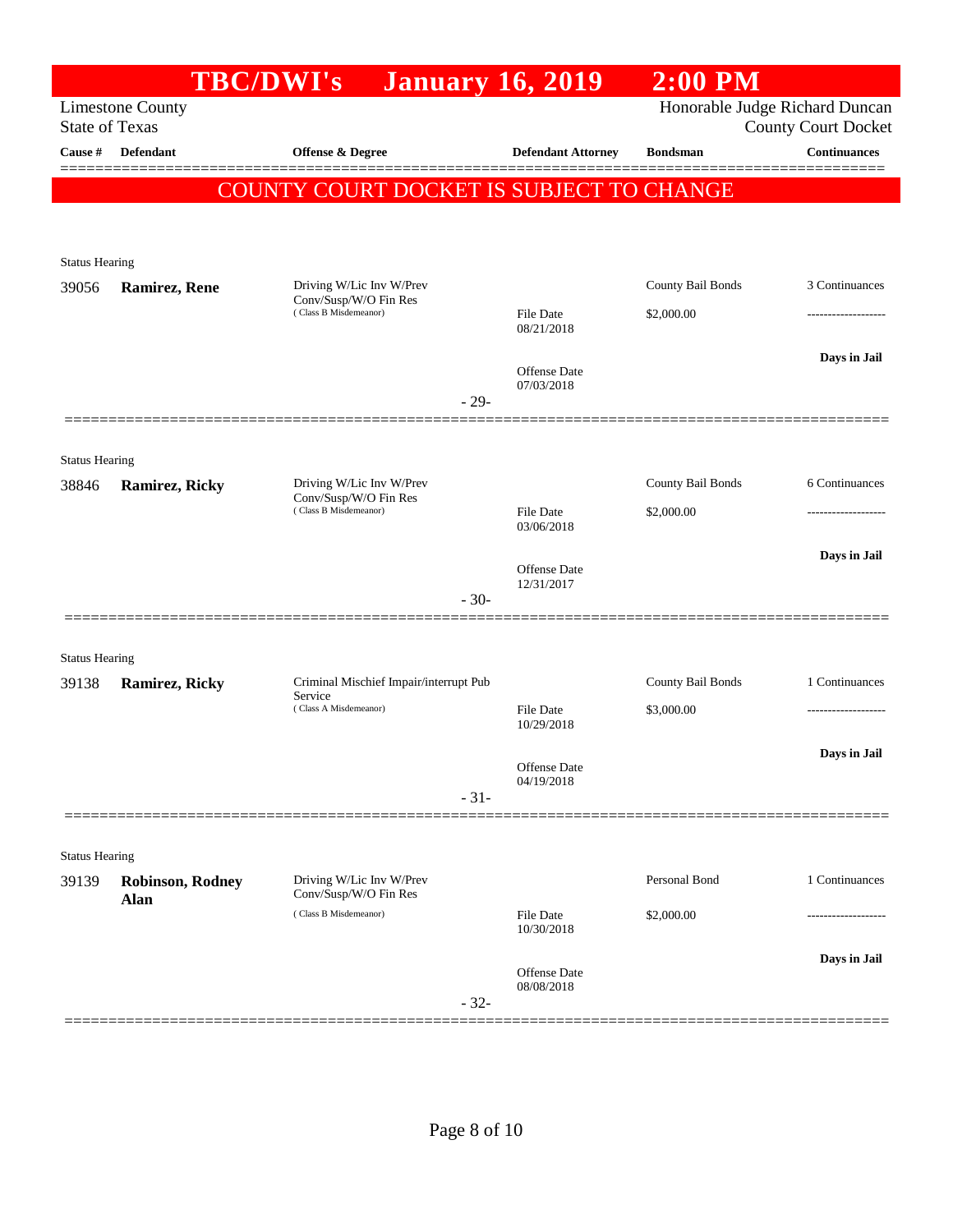|                         |                                  | TBC/DWI's                                         | <b>January 16, 2019</b>           | $2:00$ PM                      |                            |
|-------------------------|----------------------------------|---------------------------------------------------|-----------------------------------|--------------------------------|----------------------------|
| <b>State of Texas</b>   | <b>Limestone County</b>          |                                                   |                                   | Honorable Judge Richard Duncan | <b>County Court Docket</b> |
| Cause #                 | <b>Defendant</b>                 | Offense & Degree                                  | <b>Defendant Attorney</b>         | <b>Bondsman</b>                | <b>Continuances</b>        |
|                         |                                  | <b>COUNTY COURT DOCKET IS SUBJECT TO CHANGE</b>   |                                   |                                |                            |
|                         |                                  |                                                   |                                   |                                |                            |
|                         |                                  |                                                   |                                   |                                |                            |
| <b>Status Hearing</b>   | <b>Robinson, Rodney</b>          | Resist Arrest Search Or Transport                 |                                   | Freebird Bail Bonds            | 1 Continuances             |
| 39140                   | <b>Alan</b>                      |                                                   |                                   |                                |                            |
|                         |                                  | (Class A Misdemeanor)                             | <b>File Date</b><br>10/30/2018    | \$3,000.00                     |                            |
|                         |                                  |                                                   |                                   |                                | Days in Jail               |
|                         |                                  |                                                   | Offense Date<br>08/08/2018        |                                |                            |
|                         |                                  | $-33-$                                            |                                   |                                |                            |
|                         |                                  |                                                   |                                   |                                |                            |
| Theft By Check<br>36736 | <b>Shed, Robert</b>              | Theft Prop>=\$20<\$500 By Check                   |                                   | A-1 Bail Bonds                 | 4 Continuances             |
|                         |                                  | (Class B Misdemeanor)                             | <b>File Date</b><br>12/12/2013    | \$1,000.00                     | -----------------          |
|                         |                                  |                                                   |                                   |                                | Days in Jail               |
|                         |                                  |                                                   | <b>Offense Date</b><br>02/17/2012 |                                |                            |
|                         |                                  | $-34-$                                            |                                   |                                |                            |
|                         |                                  |                                                   |                                   |                                |                            |
| <b>Status Hearing</b>   |                                  |                                                   |                                   |                                |                            |
| 39074                   | Shelburne, Brian<br><b>James</b> | Poss Dangerous Drug                               | Tate, Greg                        | Freebird Bail Bonds            | 4 Continuances             |
|                         |                                  | (Class A Misdemeanor)                             | <b>File Date</b><br>08/23/2018    | \$3,000.00                     | .                          |
|                         |                                  |                                                   |                                   |                                | Days in Jail               |
|                         |                                  |                                                   | Offense Date<br>07/29/2018        |                                |                            |
|                         |                                  | $-35-$                                            |                                   |                                |                            |
|                         |                                  |                                                   |                                   |                                |                            |
| <b>Status Hearing</b>   |                                  |                                                   |                                   |                                |                            |
| 38828                   | <b>Walpole, Jory Wayne</b>       | Driving W/Lic Inv W/Prev<br>Conv/Susp/W/O Fin Res |                                   | County Bail Bonds              | 6 Continuances             |
|                         |                                  | (Class B Misdemeanor)                             | File Date<br>02/19/2018           | \$1,000.00                     |                            |
|                         |                                  |                                                   |                                   |                                | Days in Jail               |
|                         |                                  |                                                   | <b>Offense Date</b><br>12/12/2017 |                                |                            |
|                         |                                  | $-36-$                                            |                                   |                                |                            |